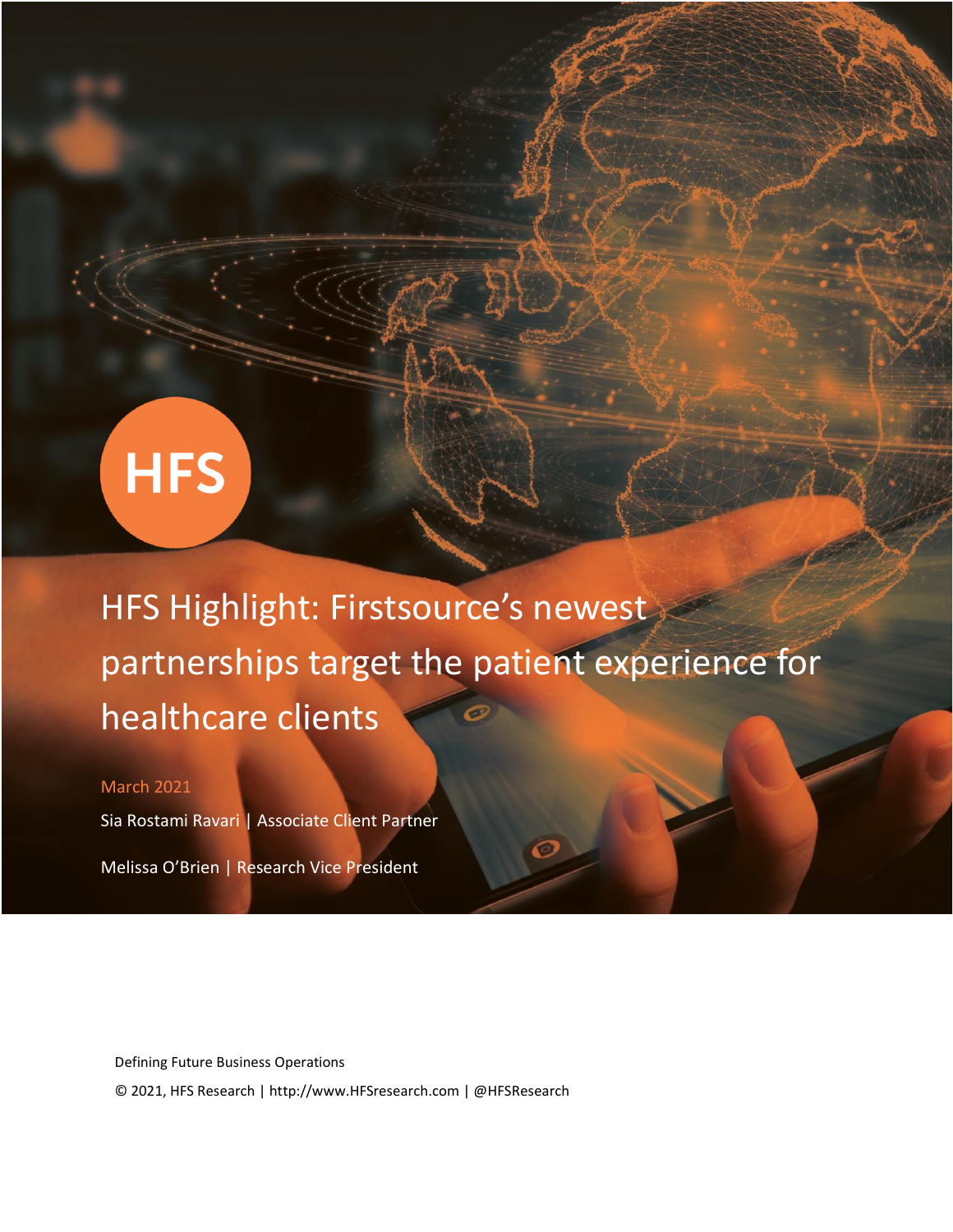# Firstsource's newest partnerships target the patient experience for healthcare clients

Under new leadership, Firstsource has been building a portfolio of technology partnerships to bolster its digitally enabled contact center and industry-focused capabilities. To that effort, the firm recently announced new partnerships with Zappix and Uniphore to target the healthcare industry in particular, with the goal to drive patient centricity. The expectations of healthcare consumers have been changing dramatically, and payers and providers are challenged to rise to those expectations for digital service all while maintaining privacy and regulatory requirements. Thus, a large part of Firstsource's decision to partner with these technology platform providers was due not only to their conversational automation capabilities but also due to extensive healthcare expertise.

# Delivering on the promise of self-service for the healthcare vertical

The capabilities of these two vendors break down as follows:

- Zappix allows clients to provide self-service vital information to end users' phones, hence significantly reduce the number of calls made. Members and Providers would prefer to use a userfriendly tool, where they could easily have the information they need at their fingertips and perform self-service. This ultimately reduces the volume of calls made, allowing agents to focus on more complicated queries and therefore reducing costs significantly.
- Uniphore boasts conversational AI and Automation expertise for healthcare-specific terms such as drug names, diagnostics, and patient conditions, which are frequently used as another differentiating factor. These capabilities enable the AI used by Uniphore to efficiently understand and identify the task at hand and bring the agent to the call to handle the query efficiently.

Conversational automation capabilities also allow for tracking agents' performance which can be viewed and analyzed by team leads. The tool allows the client to track the sentiment of a call and if for whatever reason the call is going the wrong way, the team lead can intervene. During the pandemic with unusually high volumes of calls from patients, these technologies can enable clients to provide improved services to patients with a lower number of agents. The pay model for clients is based on license and implementation fees.

# Digital optimization will drive business outcomes for healthcare firms

Firstsource is using these partnerships to enable critical elements of its 3P's framework (Exhibit 1). The first "P" stands for prevent, whereby analysis of contact drivers can identify ways the company can streamline processes or proactively provide updates to customers which negate the need to call in. The second "P" focused on prediction, which is about anticipating when a customer will need services and steering them to self-service or automated options when appropriate. Lastly, the 3<sup>rd</sup> "P" is for process, which optimizes both human and automated interactions, while ensuring efficiencies in the process such as eliminating after-call work for agents. This 3P framework is very aligned to the digitally optimized contact center as HFS has [articulated it.](https://www.hfsresearch.com/research/will-covid-19-put-the-nail-in-the-coffin-of-the-legacy-contact-center/)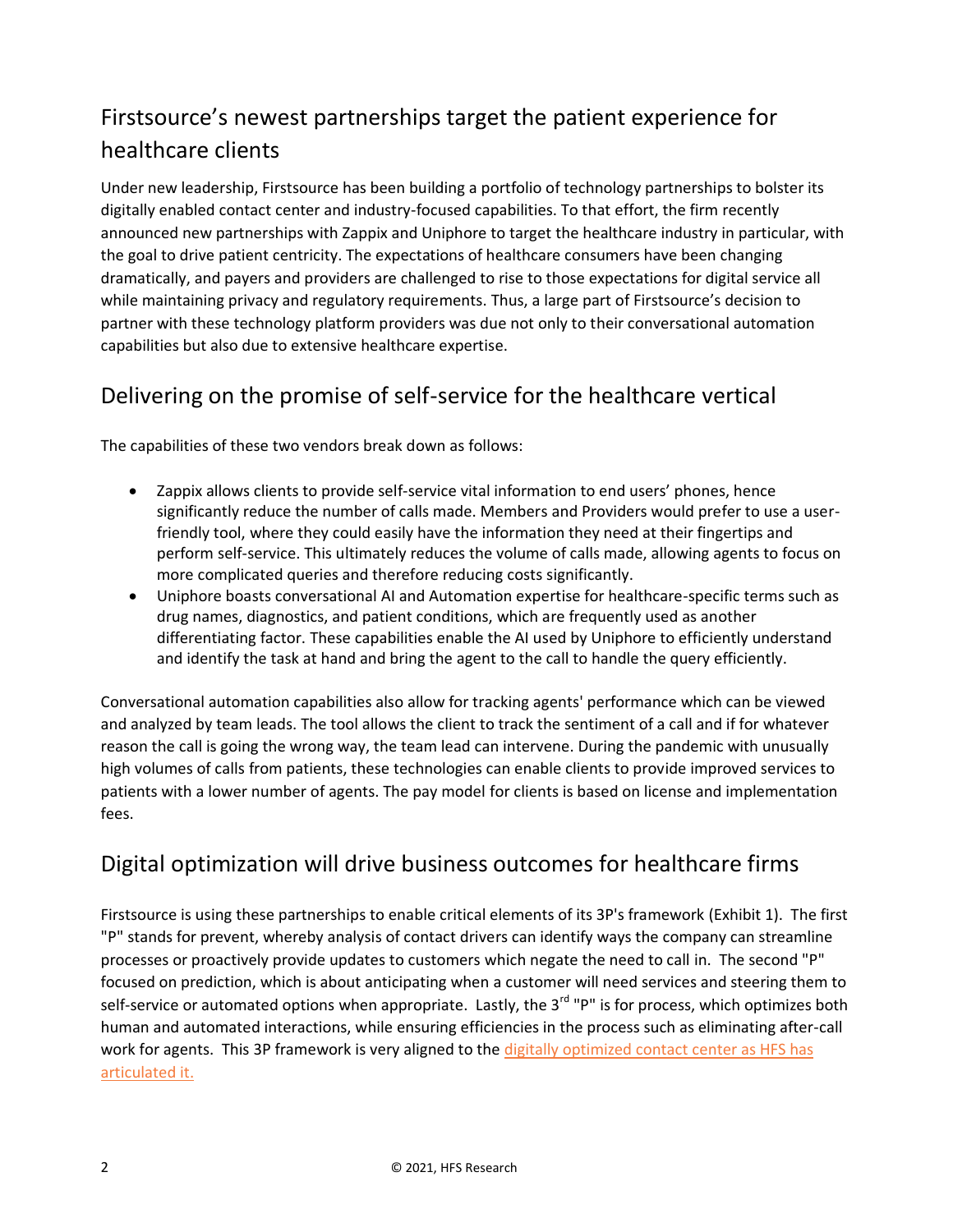## Exhibit 1: **Firstsource's 3P's framework aims for transformation driven cost savings**



### ANALYTICS DRIVEN ANALYSIS

#### **TRANSFORMATION PROGRAM**

Source: Firstsource, 2021

Using this methodology, Firstsource is delivering tangible business results for its healthcare clients. In a recent proof of concept, Firstsource outlined how self-service and automation will streamline the claims processing cycle for a healthcare insurer. By employing the 3P's within the claims processing department, Firstsource expects to reduce AHT by 20%, reduce after-call work time for agents by 80% and impact the need to continue adding headcount, leading to significant cost savings for the insurer and presumably more satisfied customers and employees.

# The Bottom Line: Firstsource's partner strategy has the potential to help unlock deep customer and employee value for healthcare clients

The technologies provided by Zappix and Uniphore enable healthcare organizations to improve patient centricity. When it becomes much easier for users and patients to gather the information that they need, customer satisfaction improves, and this also enables the provider's agents to focus on more complicated tasks requiring a human touch such as empathy or exception handling. While these partnerships are still in the early stages, the potential for impact to Firstsource clients and their members/patients is looking promising. With time and focus, these capabilities have the potential to improve patient centricity and elevate the level of customer service in the healthcare industry.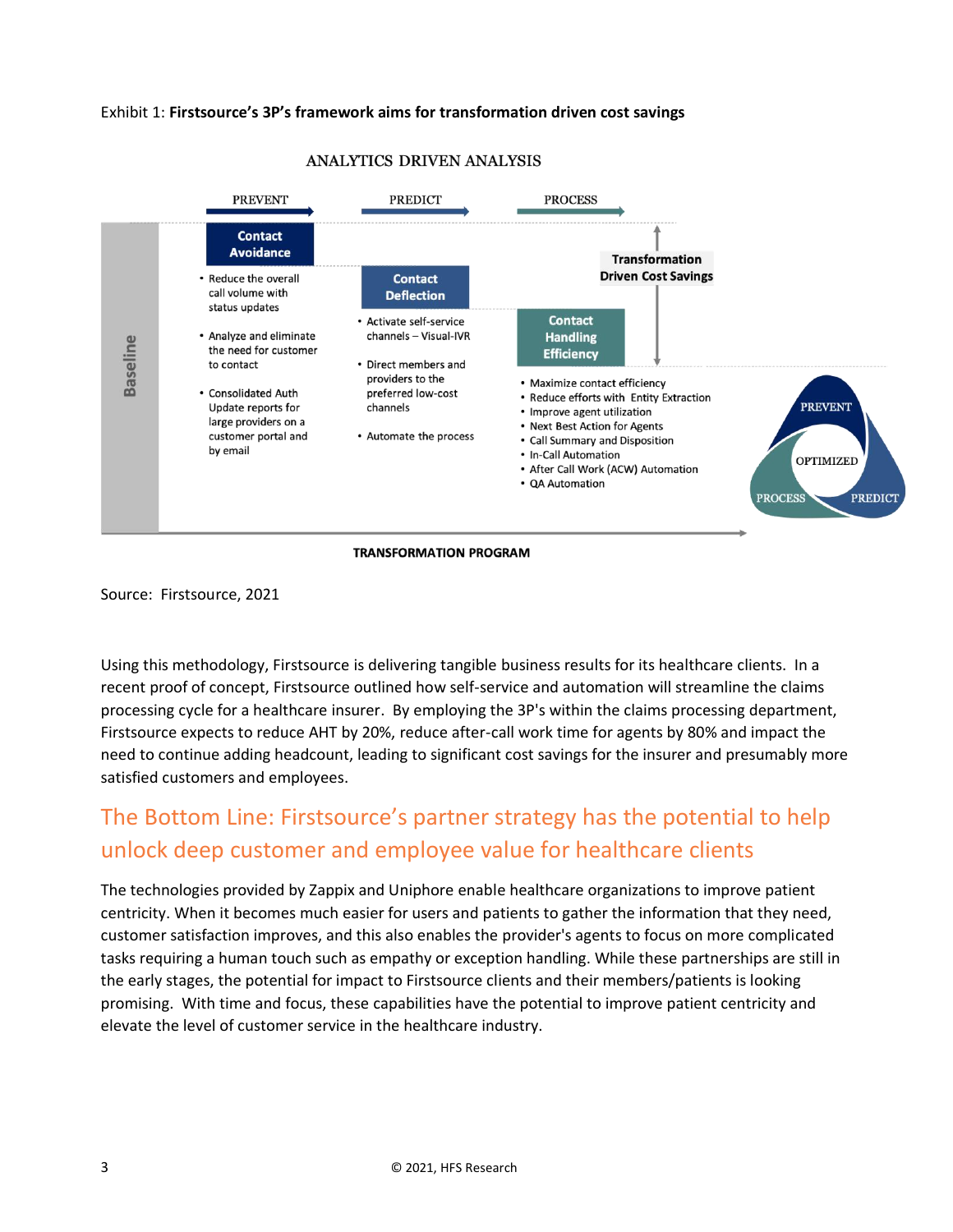# HFS Research authors



## [Sia Rostami Ravari](https://www.hfsresearch.com/team/sia-ravari/) | Associate Client Partner

Sia is Associate Client Partner at HFS Research, working with both services / technology providers and enterprise buyers. This position enables Sia to understand the needs and ambitions of both providers and buyers and align HFS services and solutions to those needs and ambitions to deliver value. Sia also works on delegate acquisition for HFS FORA events, expanding this community of thought leaders across the globe.

Prior to joining HFS, Sia graduated with a degree in Biochemistry from University College London (UCL) and after that pursued his Masters and PhD in Molecular Medicine at the University of Sheffield after receiving two scholarships from Kidney Research UK and University of Sheffield to investigate disease pathogenesis of Autosomal Dominant Polycystic Kidney Disease.



## [Melissa O'Brien](https://www.hfsresearch.com/analyst/melissa-obrien/) | Research Vice President

Melissa O'Brien is Research Vice President, Customer Engagement, Retail and Travel Strategies at HFS Research. Melissa leads HFS' research initiatives for digital front office services, including customer engagement operations, digital marketing, cognitive agents and CX design and consulting, focusing on the trends and change agents that are driving customer experience across the enterprise. In addition, her industry research focuses on key dynamics within retail, CPG, travel and hospitality, with regards to customer-centric strategies, intelligent operations and service delivery.

Melissa brings over 13 years of both hands-on industry and analyst experience to her role at HFS. She previously led IDC's Worldwide Customer Experience Management Services program, including in depth analysis of evolving contact center business process delivery and consumer communication trends. Prior to IDC, Melissa held various roles in the contact center BPO industry, including new client implementation, program design, and training development and delivery for contact centers in Manila and Cebu, Philippines.

Melissa has led plenary sessions at HFS FORA, NASSCOM, IDC Directions, and various other service provider and industry events.